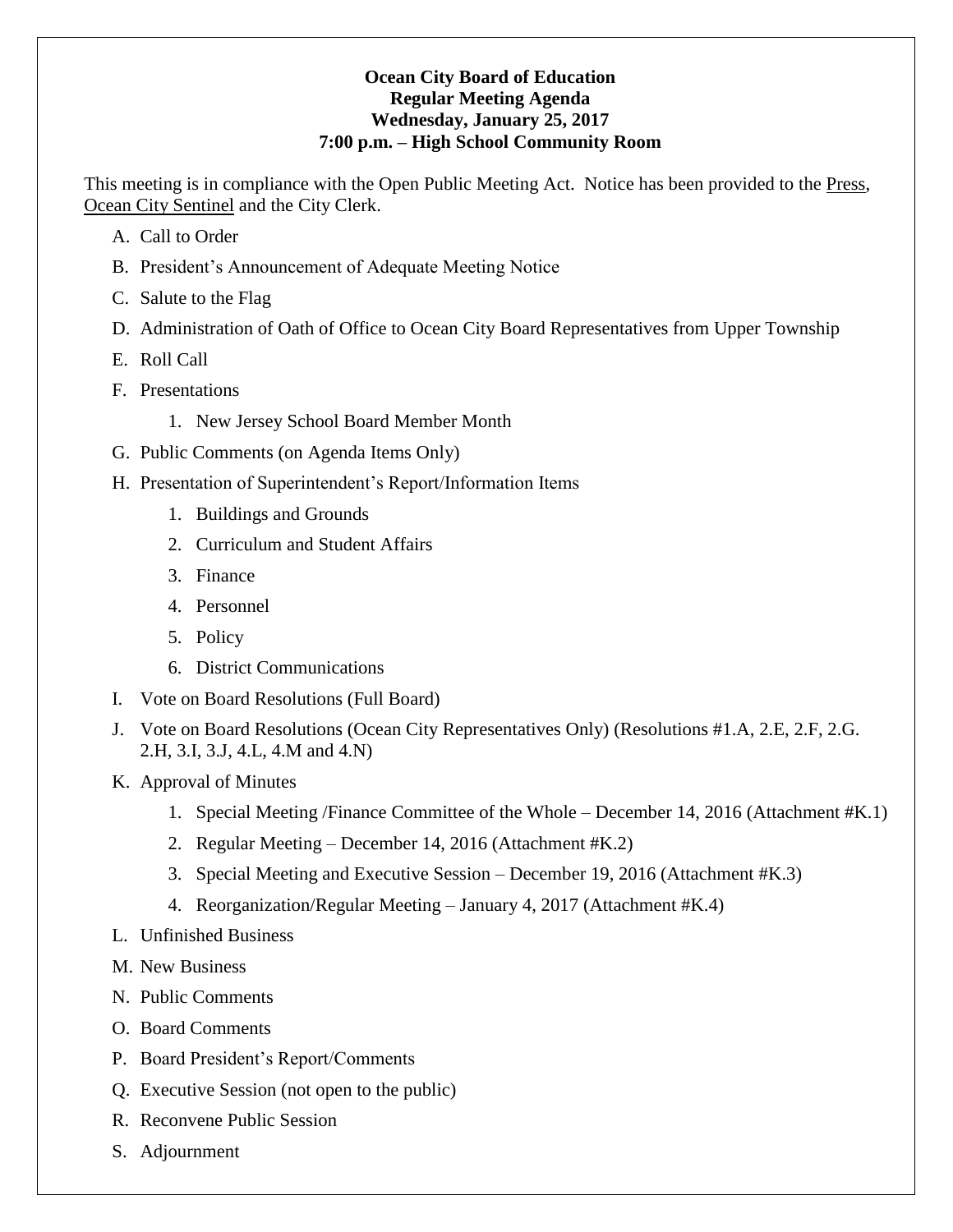# **ADMINISTRATION OF OATH OF OFFICE TO OCEAN CITY BOARD REPRESENTATIVES**

**FROM UPPER TOWNSHIP:** William Holmes, Fran Newman and Andrea Olenik-Hipkins for oneyear terms

Upper Township Board Representatives

William Holmes Term Expires in 2018 Fran Newman Term Expires in 2018<br>Andrea Olenik-Hipkins Term Expires in 2018 Andrea Olenik-Hipkins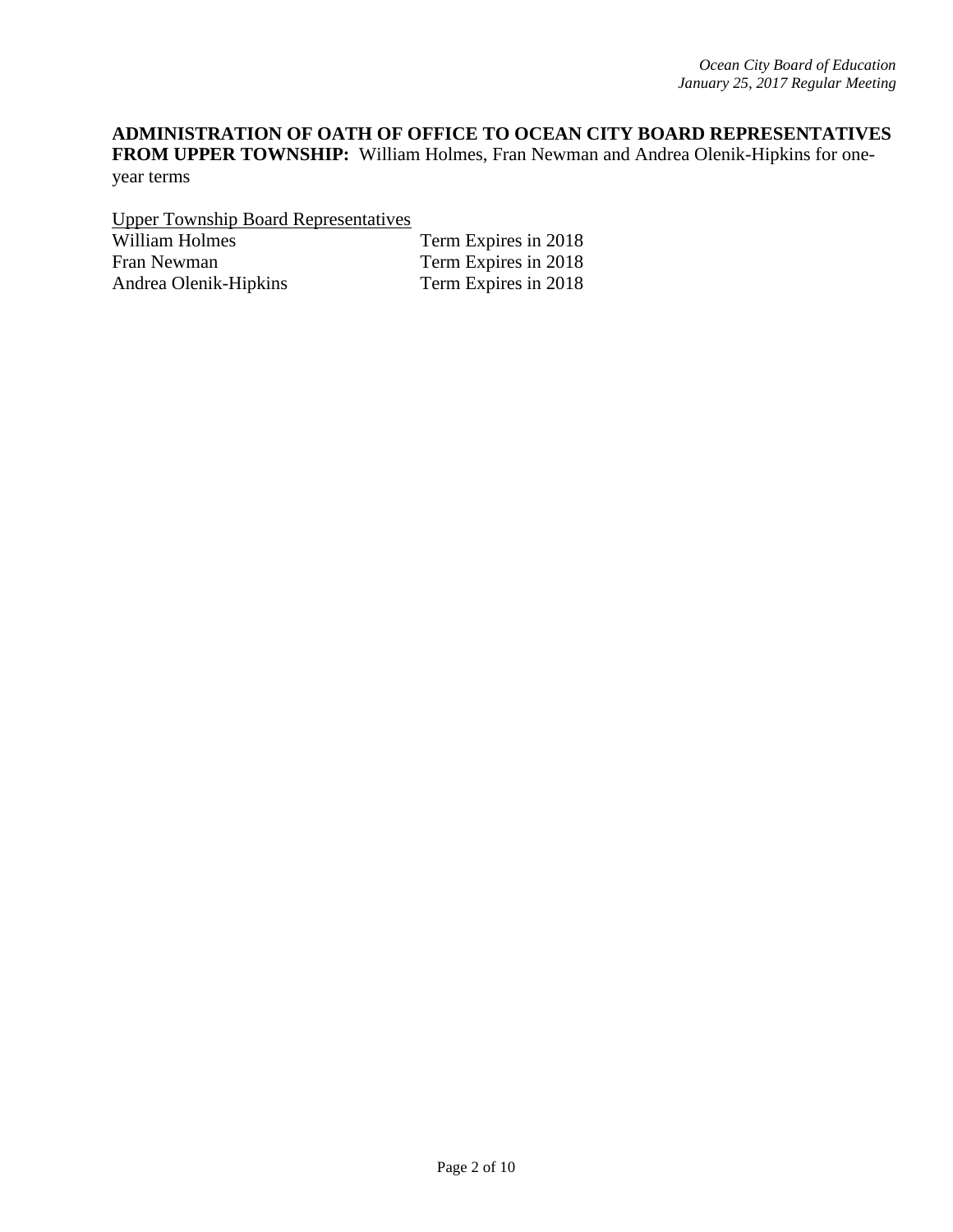#### **OFFICE OF THE SUPERINTENDENT OF SCHOOLS**

**TO:** Ocean City Board of Education

### **FROM: Dr. Kathleen Taylor, Superintendent of Schools**

**RE:** January 25, 2017 Regular Board Meeting

**MOTION:** Based on the recommendation of the Superintendent of Schools, the following resolutions are presented for formal approval by the Board of Education.

#### **1. Buildings and Grounds**

A. Use of Facilities **(Ocean City Representatives Only)** The Board approves the following request for the use of the Intermediate School:

| Requested By: | Upper Township/Ocean City Warrior Lacrosse    |
|---------------|-----------------------------------------------|
| Use:          | <b>Lacrosse Practices</b>                     |
| Dates/Times:  | March 9 – May 25, 2017 (Thurs), 5:00PM-7:30PM |
| Room:         | <b>OCIS</b> Fields                            |
| Fee:          | No charge                                     |

### Informational Items

#### Fire Drills

| Ocean City High School                           | December 13, 2016 |
|--------------------------------------------------|-------------------|
| Ocean City Intermediate School December 23, 2016 |                   |
| Ocean City Primary School                        | December 20, 2016 |

### **Security Drills**

| Ocean City High School                           | December 14, 2016 |
|--------------------------------------------------|-------------------|
| Ocean City Intermediate School December 16, 2016 |                   |
| Ocean City Primary School                        | December 14, 2016 |

- **Discussion**
- Buildings and Grounds Committee Report Mr. Oves, Chairperson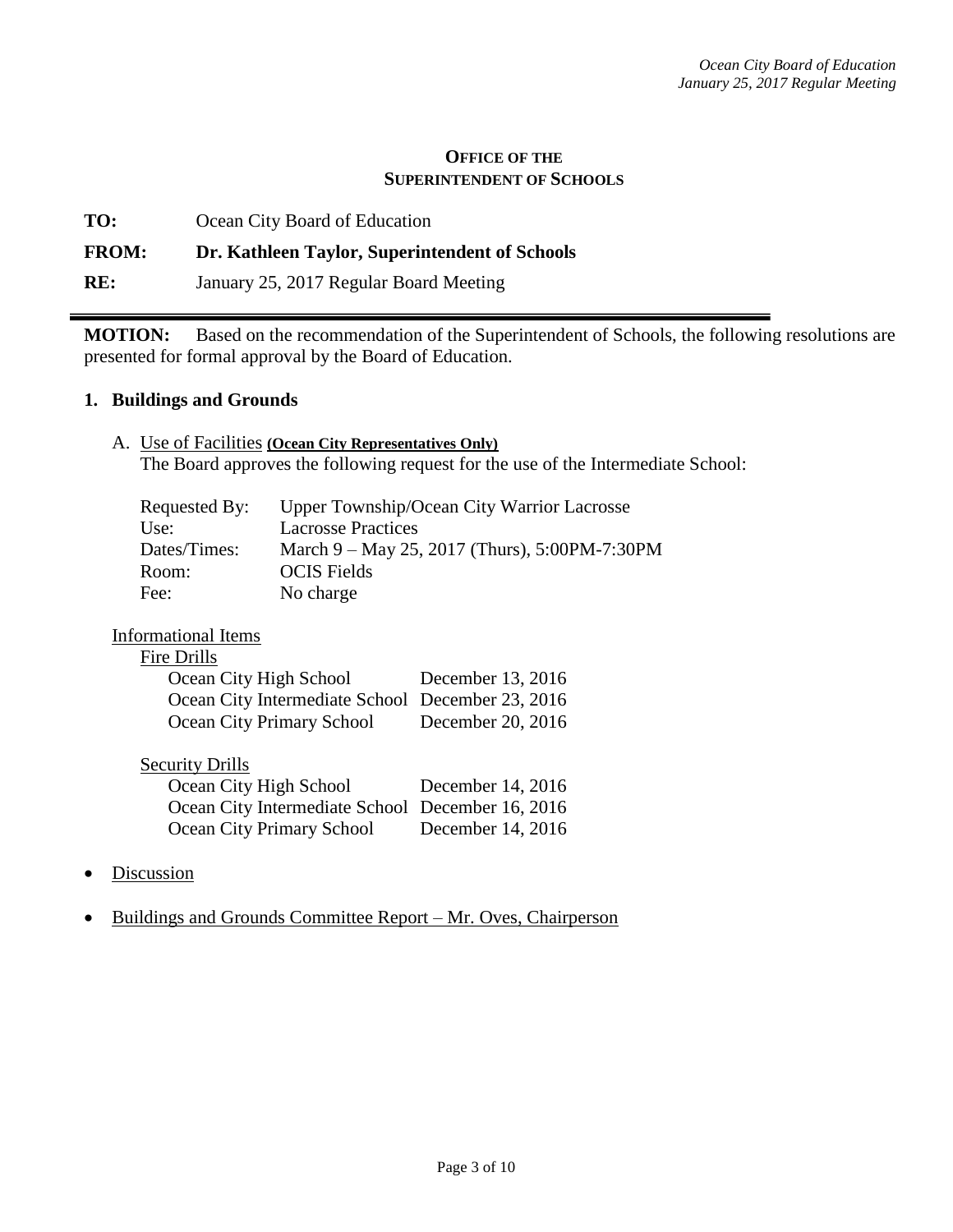### **2. Curriculum and Student Affairs**

- A. High School Field Trip Requests (Attachment #2.A) The Board approves the attached High School Field Trip list.
- B. Research Project by High School Staff Member The Board approves a High School graduate program research project that will involve student participation in weekly meetings covering topics related to "Stress Management for Advanced Placement Students." This request is being made in accordance with Board Policy #3245, Research Projects by Staff Members.
- C. Harassment, Intimidation and Bullying-Investigations, Trainings and Programs (HIB-ITP) (Attachment #2.C) The Board acknowledges the submission of the attached HIB-ITP Report occurring from July 1, 2016 – December 31, 2016 to the New Jersey Department of Education.
- D. Electronic Violence and Vandalism Reporting System (EVVRS) (Attachment #2.D) The Board acknowledges the submission of the attached EVVRS incidents occurring from September 1, 2016 – December 31, 2016 to the New Jersey Department of Education.
- E. Intermediate School Field Trip Requests (Attachment #2.E) **(Ocean City Representatives Only)** The Board approves the attached Intermediate School Field Trip list.
- F. Intermediate School Grant Application Submission **(Ocean City Representatives Only)** The Board authorizes the Intermediate School's submission of one grant application to the Artists in Education Residency Grant Program. The grant would provide effective teacher professional development in the art program, and work together with a teaching artist to create an impact on our school and community through the arts.
- G. Primary School Field Trip Requests (Attachment #2.G) **(Ocean City Representatives Only)** The Board approves the attached Primary School Field Trip list.
- H. Primary School Grant Application Submission **(Ocean City Representatives Only)** The Board authorizes the Primary School's submission of one grant application to the First Book National Book Bank Grant Program. The grant would provide all Kindergarten students with free books in an effort to make sure students have access to the resources they need to be successful.

Informational Items (Attachments) Out-of-School Suspension Reports for December 2016

- Discussion
- Curriculum and Student Affairs Committee Report Mrs. McAlister, Chairperson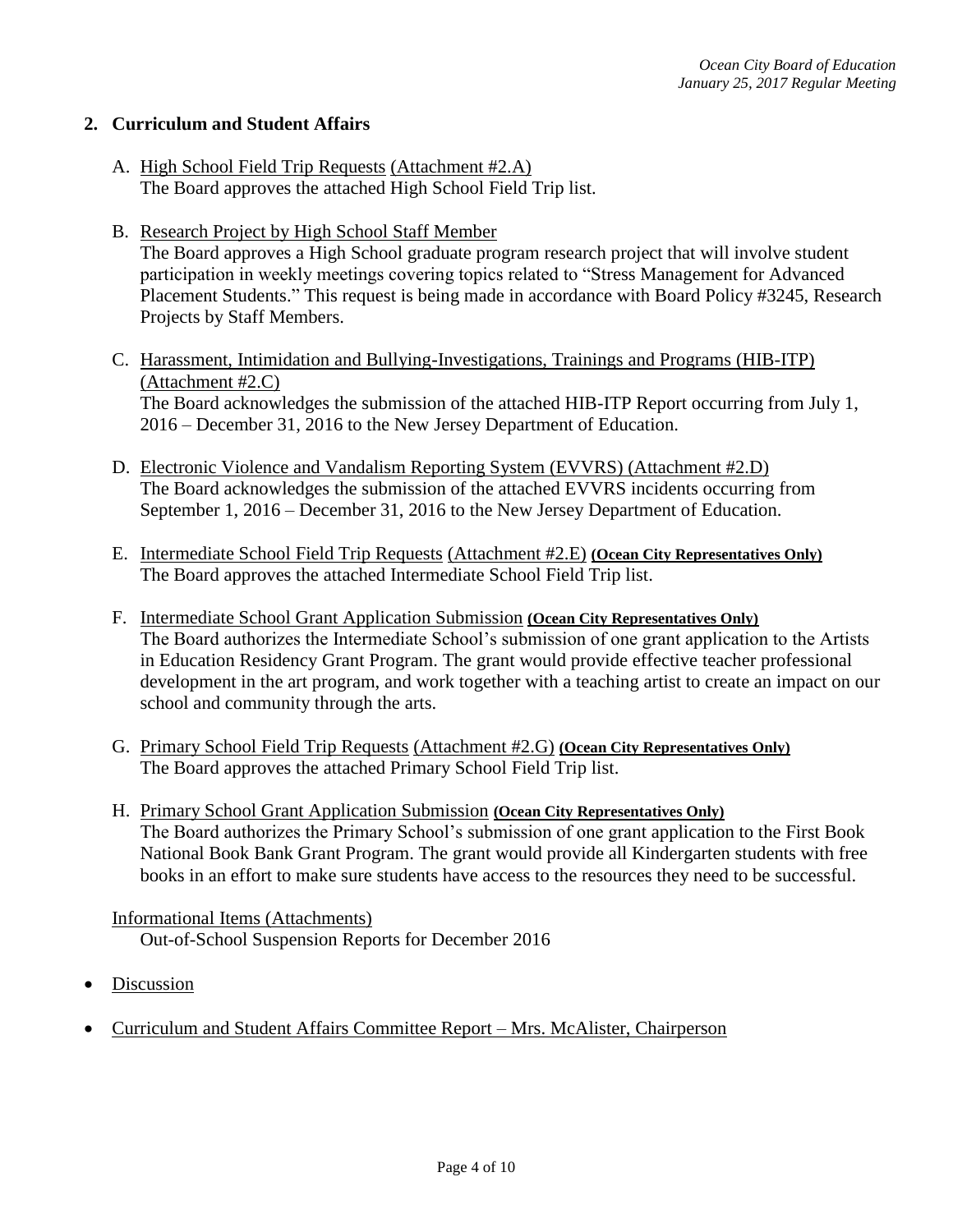# **3. Finance**

- A. Bill List (Attachment #3.A) The Board ratifies the payment of bills for January 2017 in the amount of \$4,930,345.53.
- B. Secretary and Monthly Cash Reconciliation Reports (Attachment #3.B) The Board approves the Board Secretary's Monthly Financial Report and the Monthly Cash Reconciliation Report for November 2016 and December 2016.
- C. Line Item Transfers (Attachment #3.C) The Board approves the revenue and appropriation transfers for November 2016 and December 2016. The Board also acknowledges receipt of the State of NJ mandated transfer reconciliation form for November 2016 and December 2016.
- D. Travel & Expense Reimbursement (Attachment #3.D) The Board approves the January 2017 list of Board of Education Members and School District Staff travel and related expense reimbursements.
- E. Food Service Report (Attachment #3.E) The Board accepts the Food Service Monthly Finance Report for November 2016 and December 2016.
- F. Joint Transportation Agreement

The Board approves the 2016-2017 Joint Transportation Agreement with the Greater Egg Harbor Regional High School District Board of Education. Ocean City (host) will transport one GEHR-Somers Point (joiner) student, along with seven Ocean City students, to Cape May County Special Services on Route No. CMCSS1 starting January 3, 2017 to June 30, 2017, at a joiner cost of \$4,810.28.

G. Funding from UT and OC MAC 2016-17

The Board accepts funding for the Ocean City High School for the 2016-17 school year from the Upper Township and Ocean City Municipal Alliance Committee (UT & OC MAC) as follows:

| <b>Intramural Program</b>                     | \$400.00 |
|-----------------------------------------------|----------|
| <b>Student Coalition Against Tobacco</b>      | \$400.00 |
| <b>Students Against Destructive Decisions</b> | \$400.00 |
| Drug Awareness and Prevention, 2016 Red       |          |
| Ribbon Week                                   | \$350.00 |

H. Nonpublic Security Aid Entitlement

The Board authorizes the purchase of security services, equipment, or technology for Westminster Christian Academy pursuant to the Nonpublic School Security Statute, PL2016, Chapter 49 and 18A:58-37.8 et seq. The purchase in the amount of \$1878.39 from Clear Light Sales, LLC represents the agreed upon expenses after a consultation on December 12, 2016. Funds have been allocated by the New Jersey Department of Education, Office of Interdistrict Choice & Nonpublic Schools. Westminster hereby acknowledge that they are forfeiting any right to remaining funds in the amount of \$621.61 which will be returned to the State after completion of the Nonpublic Project Report.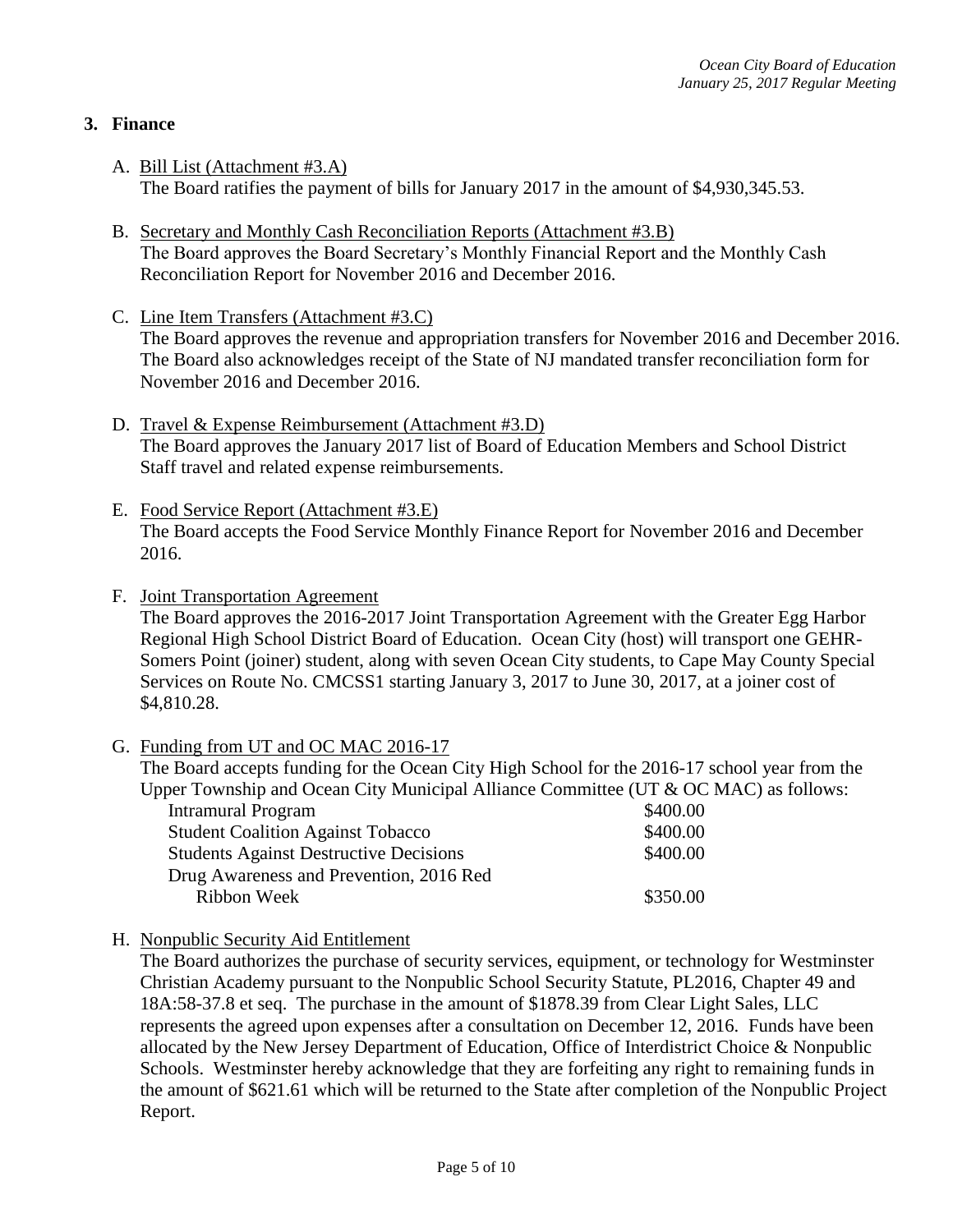#### I. Donations **(Ocean City Representatives Only)**

The Board accepts the following donations from the Ocean City PTA for the Primary and Intermediate Schools:

| Primary School                 |            |
|--------------------------------|------------|
| <b>Atlanticare CAP Program</b> | \$1,664.00 |
|                                |            |
| Intermediate School            |            |
| <b>Ceramic Art Supplies</b>    | \$1,085.32 |
| Track & Field/Cross Country    | \$1,824.79 |

### J. Grant Award **(Ocean City Representatives Only)** The Board accepts the AtlantiCare Sustainable Edible School Garden grant award in the amount of \$800 for the Primary School.

• Discussion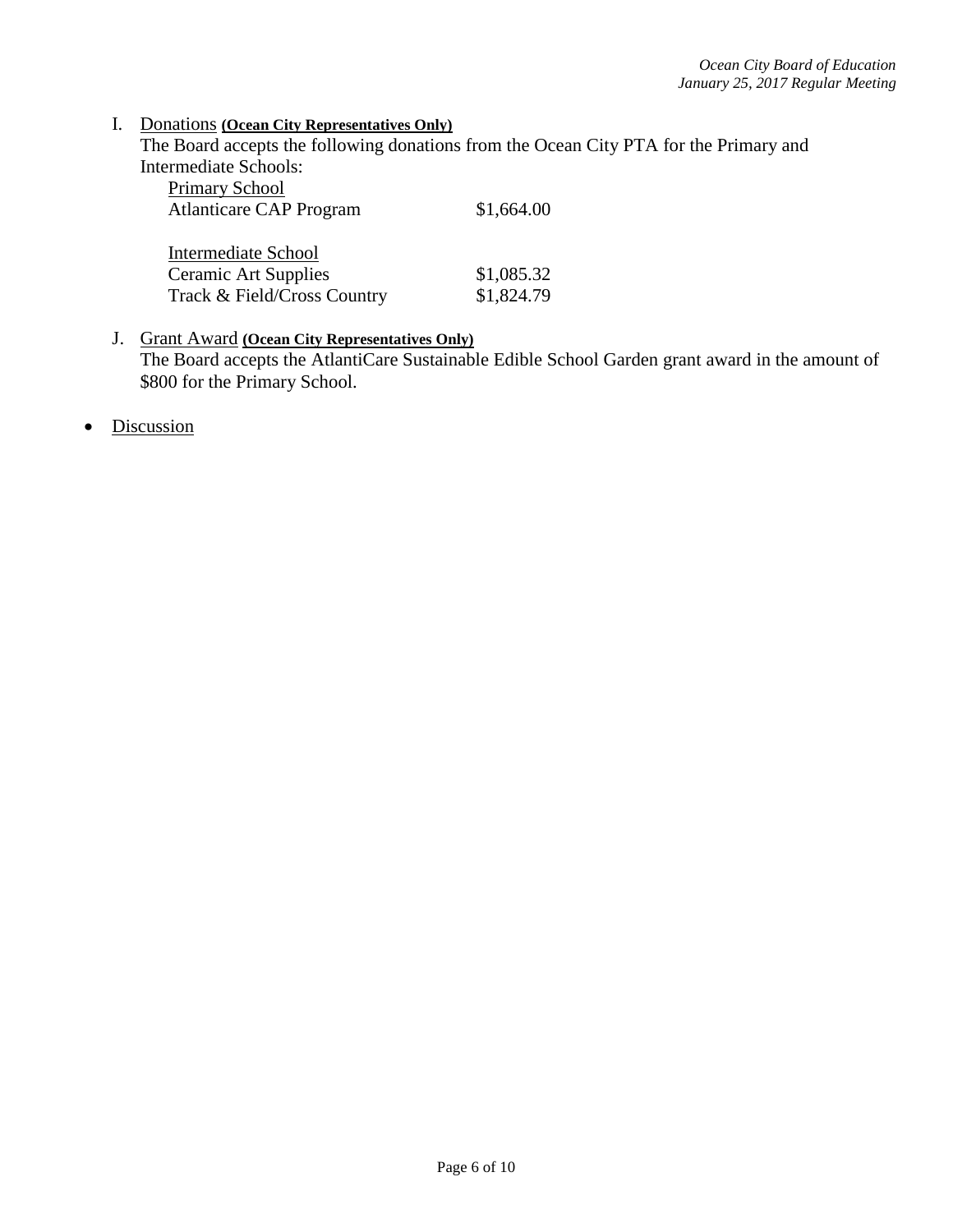### **4. Personnel** (All motions are upon Superintendent's recommendation:)

- A. Substitutes (Attachment #4.A) roll call vote The Board approves the attached criminal history approved/HIB trained substitutes for the 2016-17 school year.
- B. Retirement District Supportive Staff roll call vote The Board accepts with deep regret the retirement of Nancy Hurley, special education aide, effective as of July 1, 2017.
- C. Resignation District Supportive Staff roll call vote The Board accepts the resignation of Shane Graves, special education aide and High School assistant boys' crew coach, effective as of January 9, 2017.
- D. New Hires Interim District Supportive Staff roll call vote The Board approves the following interim special education aides: *name to be provided*, interim special education aide, effective January 26, 2017 through June 30, 2017, at step 1, 7 hours per day, \$20,892 (pro-rated) (includes \$600 educational stipend).

*name to be provided*, interim special education aide, effective January 26, 2017 through June 30, 2017, at step 1, 7 hours per day, \$20,892 (pro-rated) (includes \$600 educational stipend).

- E. Statement of Assurance (Attachment #4.E) roll call vote The Board approves the attached January Statement of Assurance listing the paraprofessional staff and their titles for the 2016-17 school year.
- F. Tenure High School Certificated Staff roll call vote The Board approves the granting of tenure to Daniel Weaver, High School Science Teacher, effective April 10, 2017.
- G. Leave of Absence District Supportive Staff (Attachment #4.G) roll call vote The Board approves employee #1105, a paid leave of absence, effective  $\frac{1}{2}$  day December 19, 2016 through  $\frac{1}{2}$  day January 11, 2017 and an unpaid FMLA leave of absence, effective  $\frac{1}{2}$  day January 11, 2017 through on or before March 20, 2017, with an expected return date of March 21, 2017.

### H. Revised/Extended Leaves of Absence – High School Certificated Staff (Attachment #4.H) – roll call vote

The Board approves the following revised/extended leaves of absence: Employee #0066, an extended paid leave of absence, effective January 3, 2017 through January 13, 2017, returning to work ½ days, effective January 17, 2017 through February 16, 2017, with an expected return to full-time service date of February 17, 2017.

Employee #0204, an extended paid leave of absence, effective January 3, 2017 through February 28, 2017, with an expected return date of March 1, 2017.

Employee #3489, a revised paid leave of absence, effective January 3, 2017 through January 30, 2017, an unpaid FMLA leave of absence, effective January 31, 2017 through February 10, 2017, and an unpaid FMLA/NJFLA leave of absence, effective February 13, 2017 through on or before April 7, 2017, with an expected return date of April 10, 2017.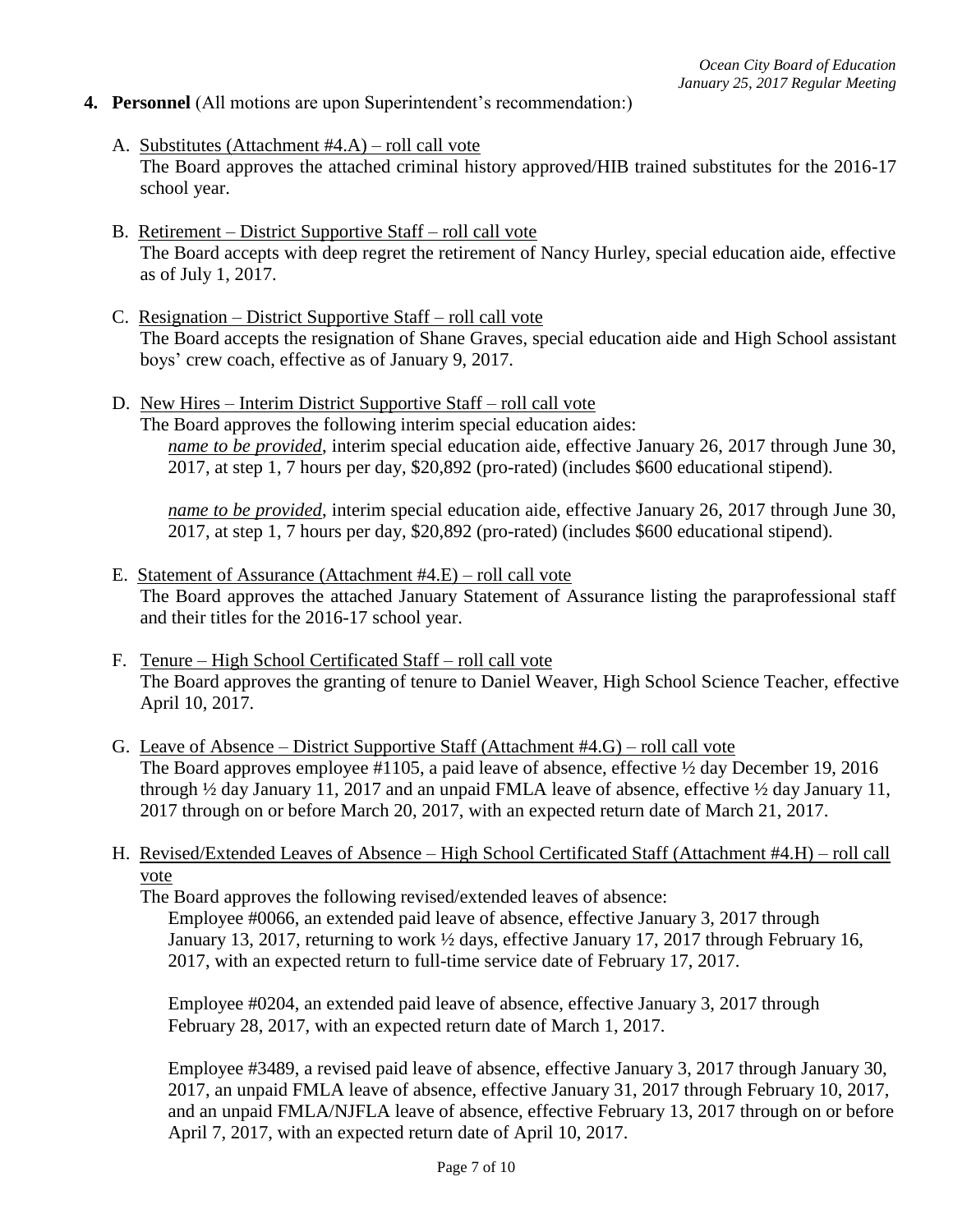Employee #0679, an extended paid leave of absence, effective January 11, 2017 through February 6, 2017, with an expected return date of February 7, 2017.

- I. Extension for Short-Term Leave Replacement High School Certificated Staff roll call vote The Board ratifies Daniel Murray, short-term leave replacement High School Teacher of Social Studies, an extension through on or before February 6, 2017, at a stipend of \$160 per diem.
- J. High School Coaches, Volunteers and Stipends for the 2016-17 School Year (Attachment #4.J) roll call vote The Board approves the attached High School coaches, volunteers and stipends for the 2016-17 school year.
- K. High School Coaches and Stipends\* for the 2017-18 School Year (Attachment #4.K) roll call vote The Board approves the attached High School coaches and stipends for the 2017-18 school year.
- L. Intermediate School Coaches and Stipends\* for the 2017-18 School Year (Attachment #4.L) roll call vote **(Ocean City Representatives Only)** The Board approves the attached Intermediate School coaches and stipends for the 2017-18 school year.
- M. Leave of Absence Intermediate School Certificated Staff (Attachment #4.M) roll call vote **(Ocean City Representatives Only)** The Board approves employee #1374, a paid leave of absence, effective January 3, 2017 through

February 17, 2017, with an expected return date of February 21, 2017.

N. Leave of Absence – Primary School Certificated Staff (Attachment #4.N) – roll call vote **(Ocean City Representatives Only)**

The Board approves employee #2427, a paid leave of absence, effective March 31, 2017 through May 12, 2017, and an FMLA/NJFLA leave of absence, effective May 15, 2017 through June 2, 2017, with an expected return date of June 5, 2017.

\*stipends pending negotiations

- Discussion
- Negotiations Committee Report Mr. Bauer, Chairperson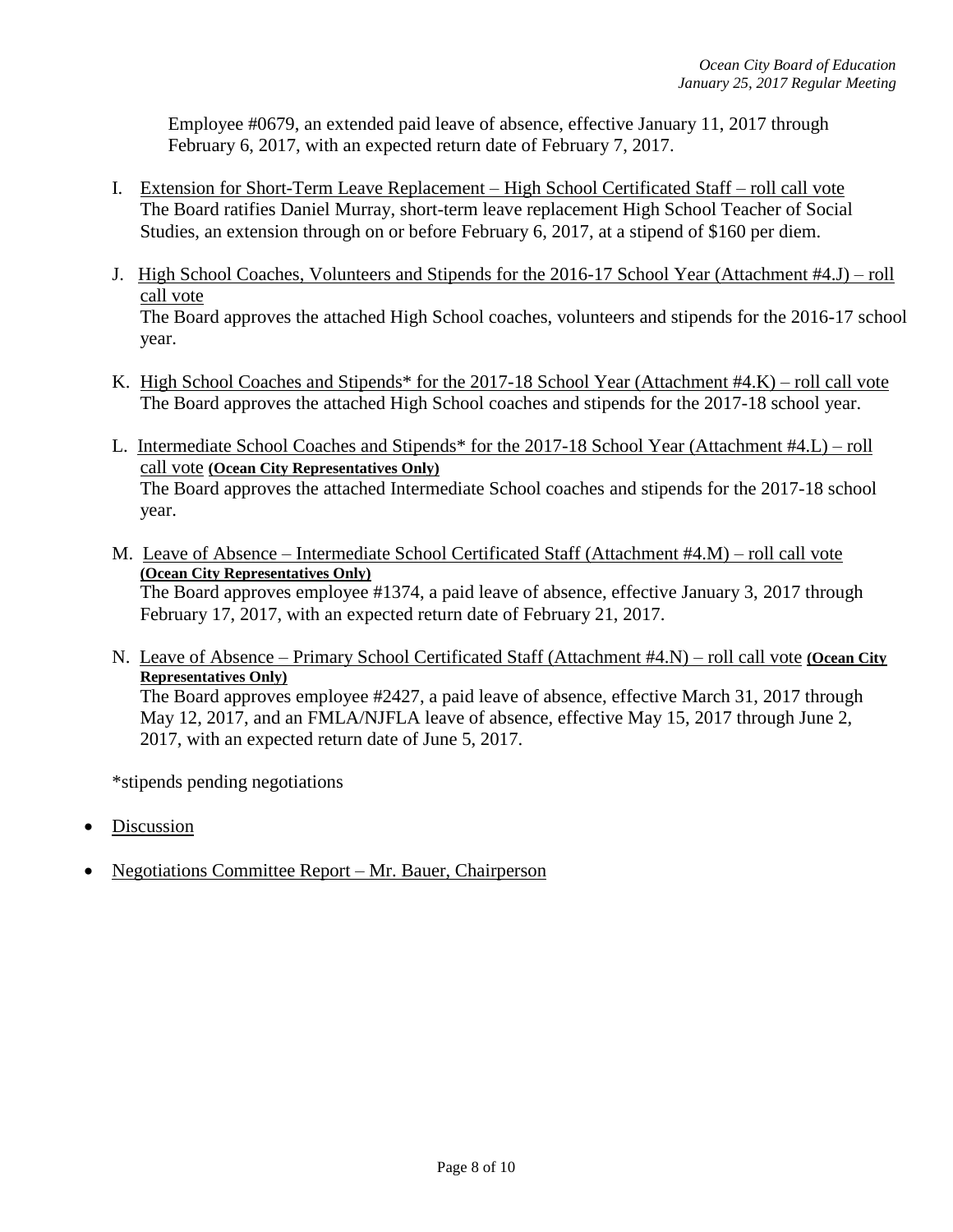# **5. Policy**

A. Policies –  $1^{st}$  Reading (Attachment #5.A)

The Board approves the following replacements, additions and/or deletions to the Board Policy and/or Regulation Manuals.

New Policies

| 2415.30 | Title I – Educational Stability for Children in Foster Care (M) |  |  |  |  |
|---------|-----------------------------------------------------------------|--|--|--|--|
|---------|-----------------------------------------------------------------|--|--|--|--|

2418 Section 504 of the Rehabilitation Act of 1973 – Students (M)

Revised Policies

| 1510 | Americans with Disabilities Act (M) |
|------|-------------------------------------|
| 5116 | Education of Homeless Children      |
| 8330 | Student Records (M)                 |

Revised Regulation

1510 Americans with Disabilities Act (M)

New Regulation

2418 Section 504 of the Rehabilitation Act of 1973 – Students (M)

- **Discussion**
- Policy Committee Report Mrs. Prettyman, Chairperson